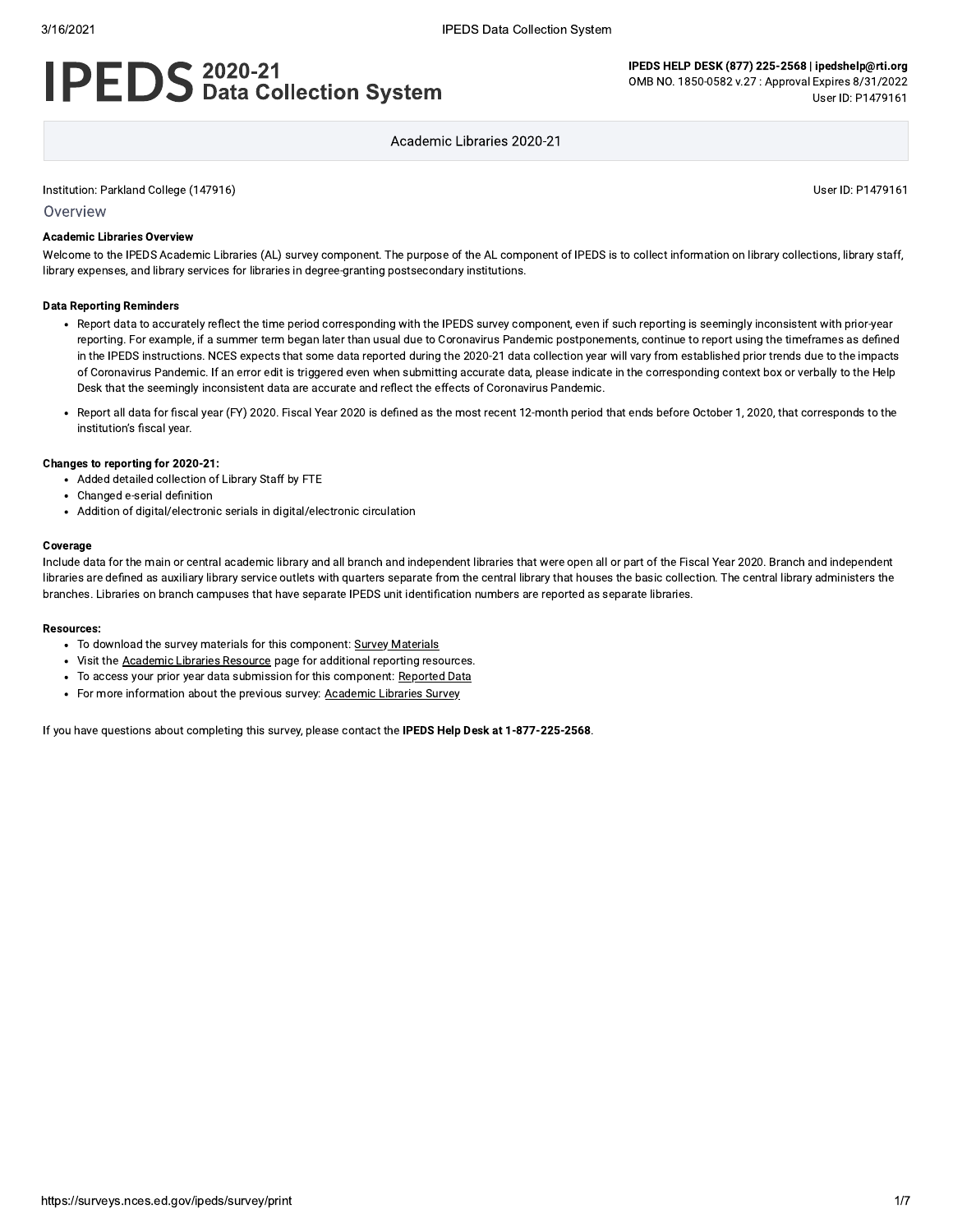# **Screening Questions**

# Were your annual total library expenses (including staff salaries and wages) for Fiscal Year 2020:

 $O$  Less than \$100,000

Greater than or equal to \$100,000  $\circledcirc$ 

## Is the library collection entirely electronic?

No  $\odot$ 

Yes  $\circ$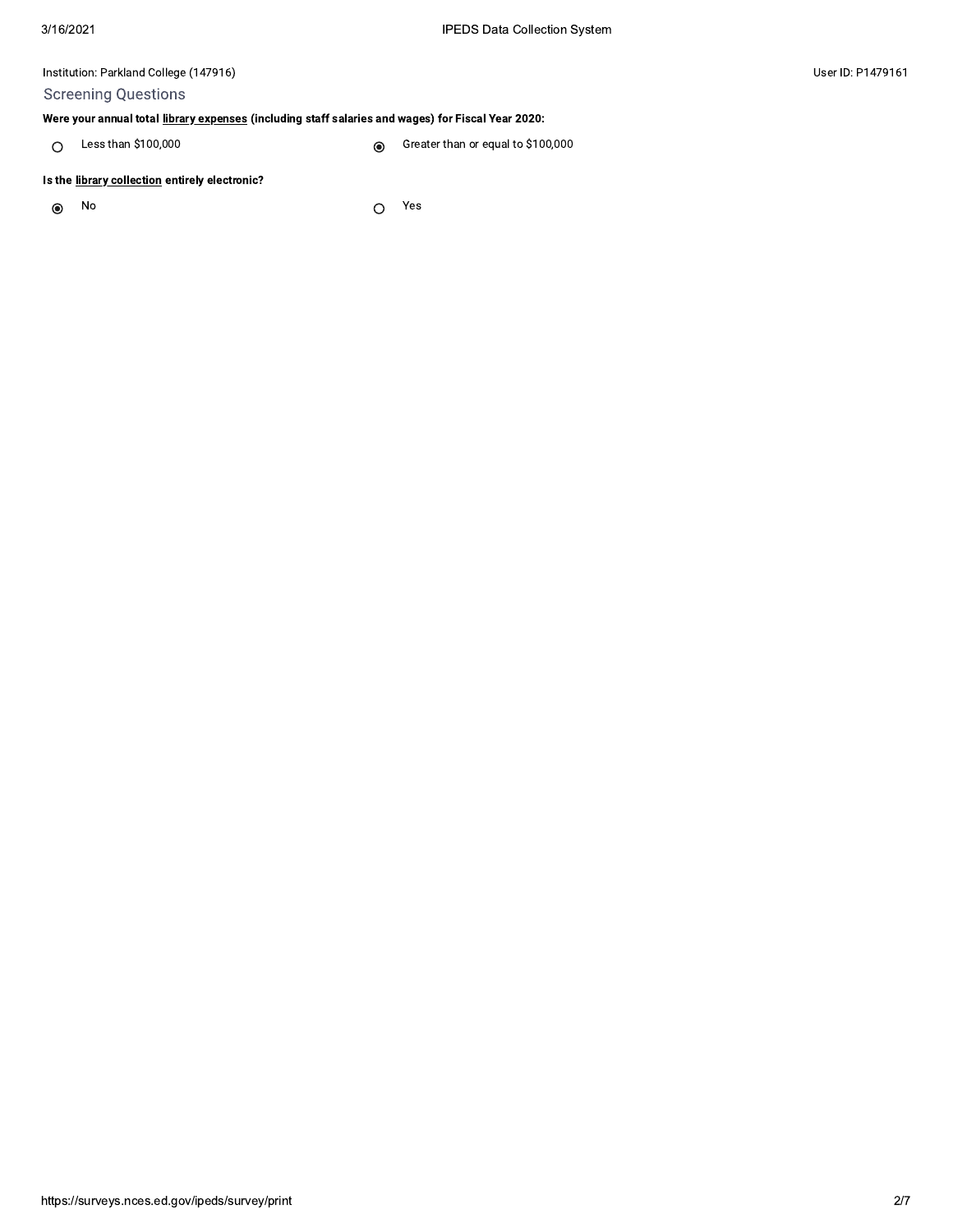## Library Collections/Circulation, Interlibrary Loan Services, and Library Staff

# Section I: For all degree-granting institutions with library expenses >0 and/or access to a library collection

NOTE - This section of the survey collects data on selected types of material. It does not cover all materials. Report the total number of each category held at the END of Fiscal Year 2020.

|                              | Physical |                      | Digital/Electronic                |                      | Total   |
|------------------------------|----------|----------------------|-----------------------------------|----------------------|---------|
| <b>Library Collections</b>   |          | Prior Year<br>Amount |                                   | Prior Year<br>Amount |         |
| <b>Books</b>                 | 76,641   | 77,519               | 224,221                           | 213,336              |         |
| Databases                    |          |                      | 45                                | 43                   |         |
| Media                        | 8,748    | 9,602                | $\blacktriangledown$<br>114,589   | 43,257               |         |
| Serials                      | 167      | 186                  | 108,988                           | 87,686               |         |
| <b>Total</b>                 | 85,556   | 87,307               | 447,843<br>$\vert\downarrow\vert$ | 344,322              | 533,399 |
|                              |          |                      |                                   |                      |         |
| <b>O</b> Library Circulation | 12,795   | 18,191               | 43,282                            | 41,163               | 56,077  |

#### Does your institution have Interlibrary Loan Services ?

#### $\bigcirc$  No

| Interlibrary Loan Services                                         | Number | Prior Year Amount |
|--------------------------------------------------------------------|--------|-------------------|
| Total interlibrary loans and documents provided to other libraries | 2.040  | 2,970             |
| Total interlibrary loans and documents received                    | 803    | <b>.479</b>       |

#### Does your institution have Library Staff?

# $\bigcirc$  No

#### **⊙** Yes

| Library Staff                                    | Number of FTEs |
|--------------------------------------------------|----------------|
| Librarians                                       | 5.00           |
| Other Professional Staff                         | 3.00           |
| All Other Paid Staff (Except Student Assistants) | 0.90           |
| <b>Student Assistants</b>                        | 0.90           |
| <b>Total</b>                                     | 9.80           |

You may use the box below to provide additional context for the data you have reported above.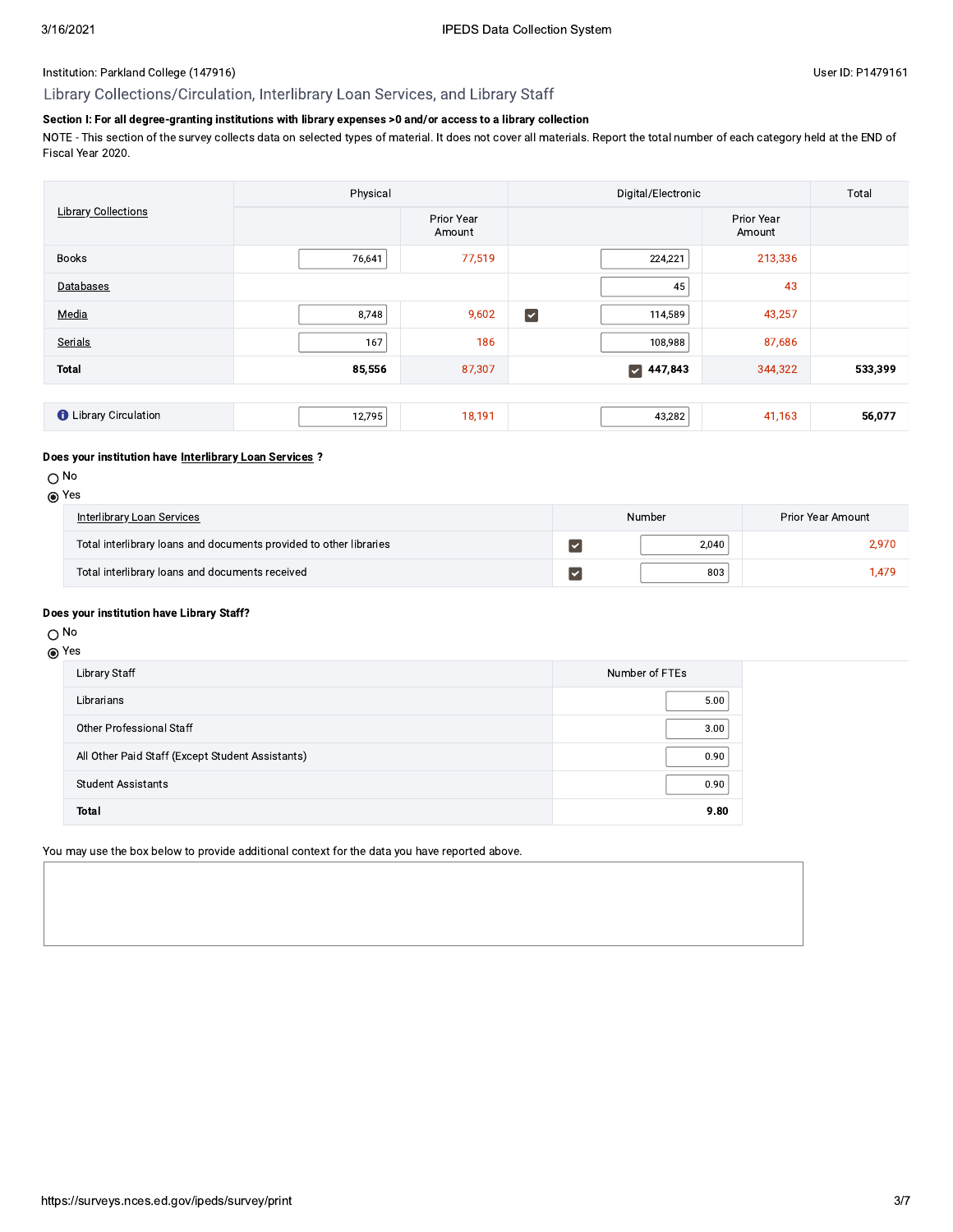## Section II: For degree-granting institutions with library expenses >= \$100,000

Library expenses should be reported for the most recent 12-month period that corresponds to your institution's fiscal year that ends before October 1, 2020.

|                   |                                                                                                            |         | Prior Year Amount |
|-------------------|------------------------------------------------------------------------------------------------------------|---------|-------------------|
|                   | <b>O</b> Indicate the number of branch and independent libraries<br>(exclude the main or central library). | 0       |                   |
| <b>O</b> Expenses |                                                                                                            | Amount  |                   |
|                   | Total salaries and wages for the library staff                                                             | 688,120 | 745,966           |
|                   |                                                                                                            |         |                   |
|                   | Are staff fringe benefits paid out of the library budget?                                                  |         |                   |
|                   | No                                                                                                         |         |                   |

| œ | ∨≏∘<br>102 | eenns | ---<br>,, |  |
|---|------------|-------|-----------|--|
|   |            |       |           |  |

#### Materials/services expenses

| One-time purchases of books, serial back-files, and other materials | 33,810  |         |
|---------------------------------------------------------------------|---------|---------|
| Ongoing commitments to subscriptions                                | 116,642 |         |
| All other materials/services costs                                  | 23,936  |         |
| <b>Total materials/services expenses</b>                            | 174,388 | 224.501 |

## **Operations and maintenance expenses**

| Preservation services                         | 0         |           |
|-----------------------------------------------|-----------|-----------|
| All other operations and maintenance expenses | 81,849    |           |
| Total operations and maintenance expenses     | 81,849    | 100,864   |
|                                               |           |           |
| <b>Total Expenses</b>                         | 1,070,482 | 1,199,034 |
| <b>Total Expenses (minus Fringe Benefits)</b> | 944,357   | 1,071,331 |

You may use the space below to provide context for the data you've reported above.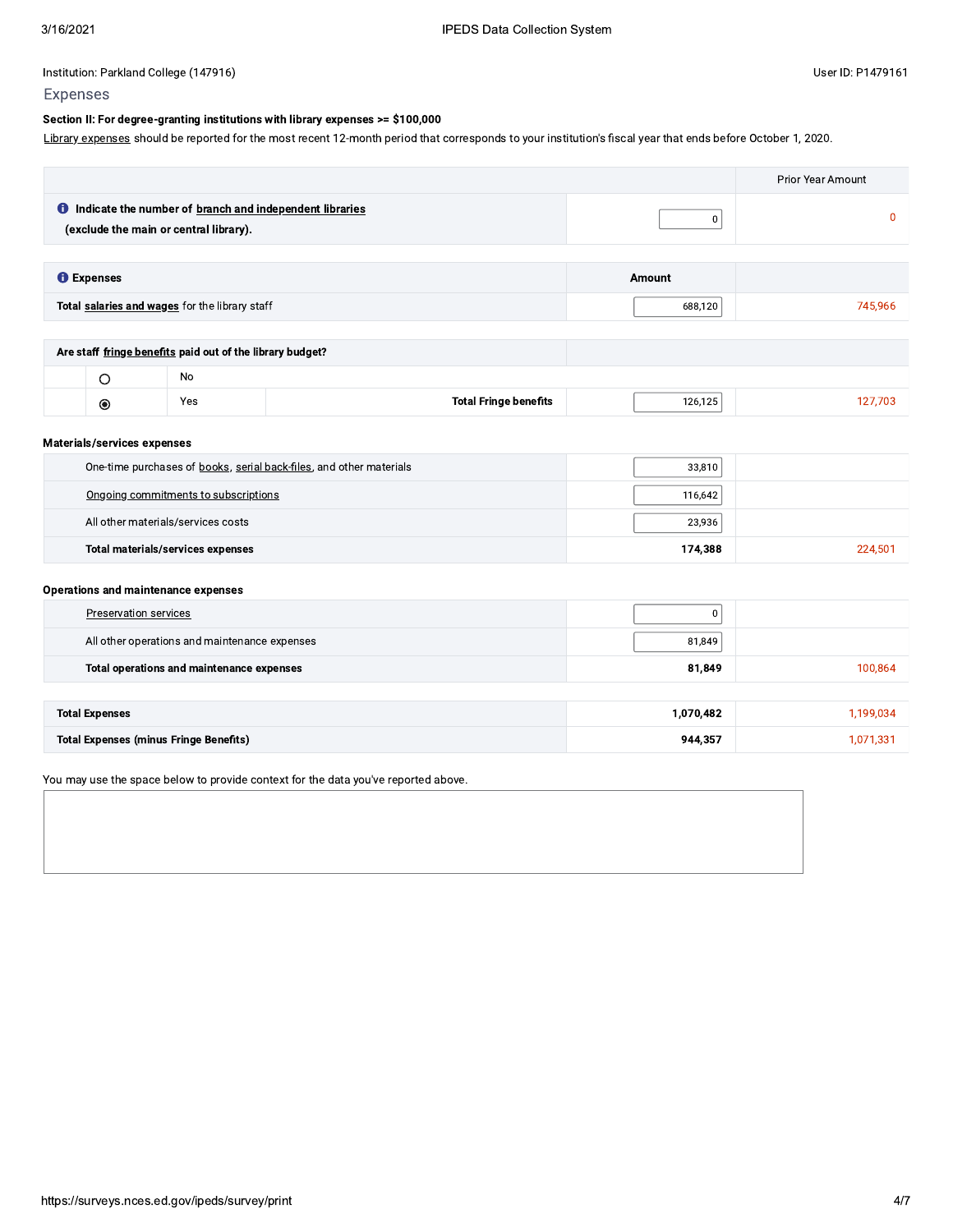## Prepared by

#### **Prepared by**

Reporting Reminders:

- The name of the preparer is being collected so that we can follow up with the appropriate person in the event that there are questions concerning the data.
- The Keyholder will be copied on all email correspondence to other preparers.
- The time it took to prepare this component is being collected so that we can continue to improve our estimate of the reporting burden associated with IPEDS.
- · Please include in your estimate the time it took for you to review instructions, query and search data sources, complete and review the component, and submit the data through the Data Collection System.
- Thank you for your assistance.

| This survey component was prepared by: |                        |           |                          |  |                   |
|----------------------------------------|------------------------|-----------|--------------------------|--|-------------------|
|                                        | Keyholder              |           | <b>SFA Contact</b>       |  | <b>HR Contact</b> |
|                                        | <b>Finance Contact</b> | $\bullet$ | Academic Library Contact |  | Other             |
| Name:                                  | Deb Probasco           |           |                          |  |                   |
| Email:                                 | dprobasco@parkland.edu |           |                          |  |                   |

| How many staff from your institution only were involved in the data collection and reporting process of this survey component? |                                      |  |
|--------------------------------------------------------------------------------------------------------------------------------|--------------------------------------|--|
| 5.00                                                                                                                           | Number of Staff (including yourself) |  |
|                                                                                                                                |                                      |  |

How many hours did you and others from your institution only spend on each of the steps below when responding to this survey component? Exclude the hours spent collecting data for state and other reporting purposes.

| Staff member  | <b>Collecting Data Needed</b> | Revising Data to Match<br><b>IPEDS Requirements</b> | <b>Entering Data</b> | Revising and Locking Data |
|---------------|-------------------------------|-----------------------------------------------------|----------------------|---------------------------|
| Your office   | 7.00 <sub>1</sub><br>hours    | hours                                               | hours                | hours                     |
| Other offices | hours                         | hours                                               | hours                | hours                     |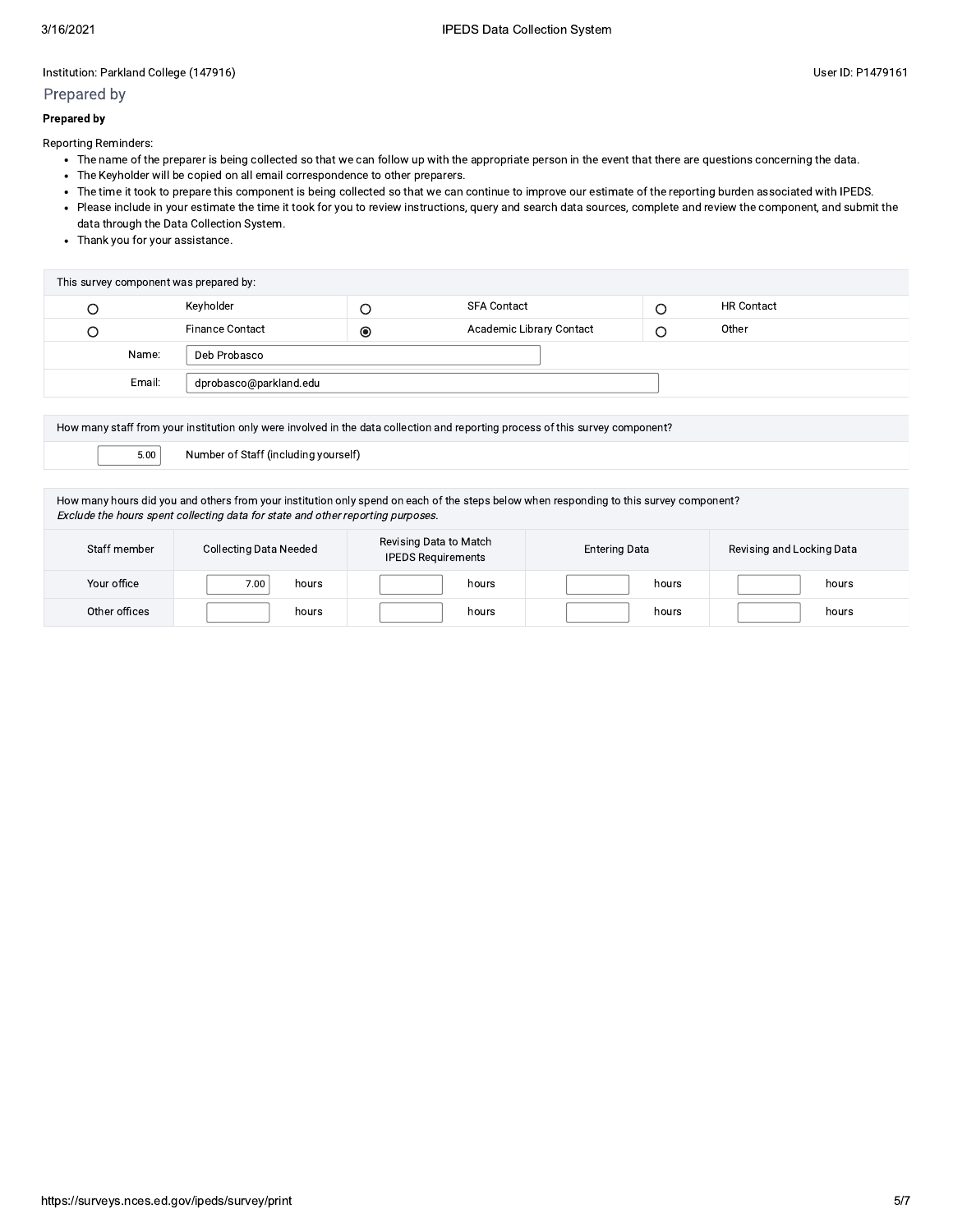## Summary

## **Academic Libraries Component Summary**

IPEDS collects important information regarding your institution. All data reported in IPEDS survey components become available in the IPEDS Data Center and appear as aggregated data in various Department of Education reports. Additionally, some of the reported data appears specifically for your institution through the College Navigator website and is included in your institution's Data Feedback Report (DFR). The purpose of this summary is to provide you an opportunity to view some of the data that, when accepted through the IPEDS quality control process, will appear on the College Navigator website and/or your DFR. College Navigator is updated approximately three months after the data collection period closes and Data Feedback Reports will be available through the Data Center and sent to your institution's CEO in November 2020.

Please review your data for accuracy. If you have questions about the data displayed below after reviewing the data reported on the survey screens, please contact the IPEDS Help Desk at: 1-877-225-2568 or ipedshelp@rti.org.

| <b>Library Collections/Circulation</b> | <b>Physical Collection</b> | <b>Digital/Electronic Collection</b> |
|----------------------------------------|----------------------------|--------------------------------------|
| <b>Books</b>                           | 76.641                     | 224.221                              |
| Databases                              |                            | 45                                   |
| Media                                  | 8,748                      | 114,589                              |
| Serials                                | 167                        | 108.988                              |
| <b>Total Collection</b>                | 85.556                     | 447.843                              |
|                                        |                            |                                      |
| <b>Total Circulation</b>               | 12.795                     | 43.282                               |
|                                        |                            |                                      |

| <b>Expenses</b>                        | Amount      |
|----------------------------------------|-------------|
| Salaries and wages                     | \$688,120   |
| Fringe benefits                        | \$126,125   |
| Materials/services expenses            | \$174,388   |
| Operations and maintenance<br>expenses | \$81.849    |
| <b>Total expenses</b>                  | \$1,070,482 |